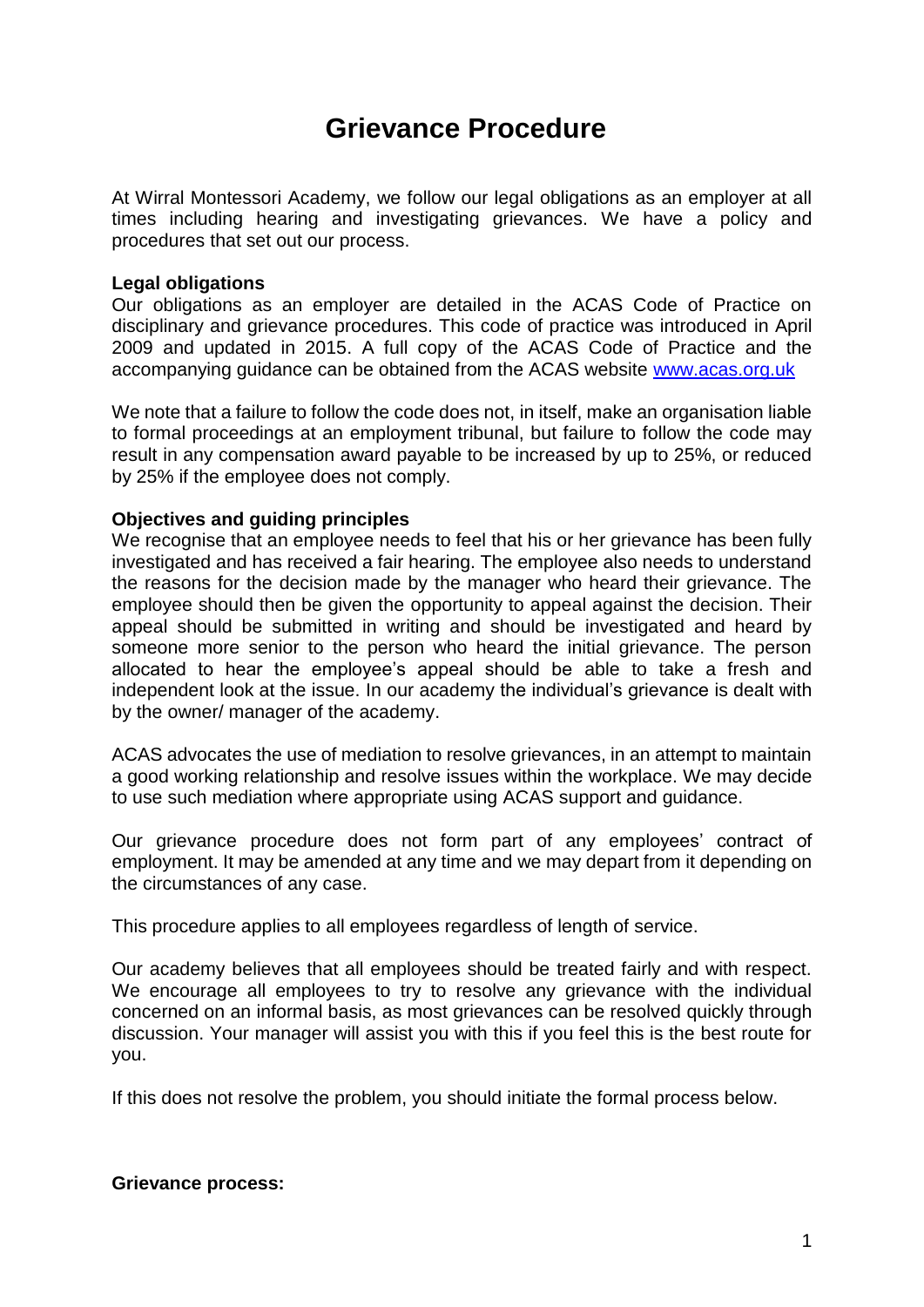# **Stage 1**

## **Making your grievance**

- You should put your grievance in writing and forward it to your manager
- This written statement will form the basis of any investigations and the subsequent hearing, so it is important that you set out clearly the nature of your grievance and any dates and names of individuals involved. You should also indicate the outcome that you are seeking. If your grievance is unclear, you may be asked to clarify your complaint before any meeting takes place
- Before proceeding to a full grievance hearing, it may be necessary to carry out investigations of any allegations made by you. If any evidence is gathered in the course of these investigations, you will be given a copy long enough in advance of the hearing for you to consider your response. In exceptional circumstances, the evidence given by individuals may have to remain confidential. Where confidentiality is necessary, this will be explained to you and an appropriate summary of the evidence gathered will be given to you.

# **Stage 2**

## **The grievance hearing**

The hearing will be held as soon as is reasonably possible following any investigations, and within 5 working days of the receipt of your written complaint. It will be conducted by your manager. You are entitled to bring a companion to the grievance meeting if you make a reasonable request to do so. This request must be in advance of the meeting and you should tell us the name of your chosen companion. The companion may either be a trade union representative or a work colleague.

You should ensure that you attend the meeting where possible. If you are unable to attend because of circumstances beyond your control, you should inform your manager as soon as possible and a further meeting will be re-arranged as soon as possible. If you fail to attend without explanation, or if it appears that you have not made sufficient attempts to attend, the hearing may take place in your absence.

During the hearing you will be given the opportunity to explain your complaint. Your explanations should focus on the complaint and not on irrelevant issues. The manager conducting the hearing will inform you if they believe the key issues are not being focused on. They may also set a reasonable timeframe for the meeting; this will be determined by the nature and complexity of your complaint.

The hearing may be adjourned to allow further investigations to take place. Following the meeting, you will be informed in writing of the outcome within 5 working days, where reasonably practicable, and told of any action that the academy proposes to take as a result of your complaint, if applicable. If it is anticipated that further investigation is required and therefore the outcome cannot be provided within this timeframe, we will inform you as to when you can expect to receive the outcome.

If you are dissatisfied with the outcome, you may make a formal appeal in writing to Mrs. Sharon Willoughby, academy owner, stating your full grounds of appeal, within 5 working days of the date on which the decision was sent or given to you.